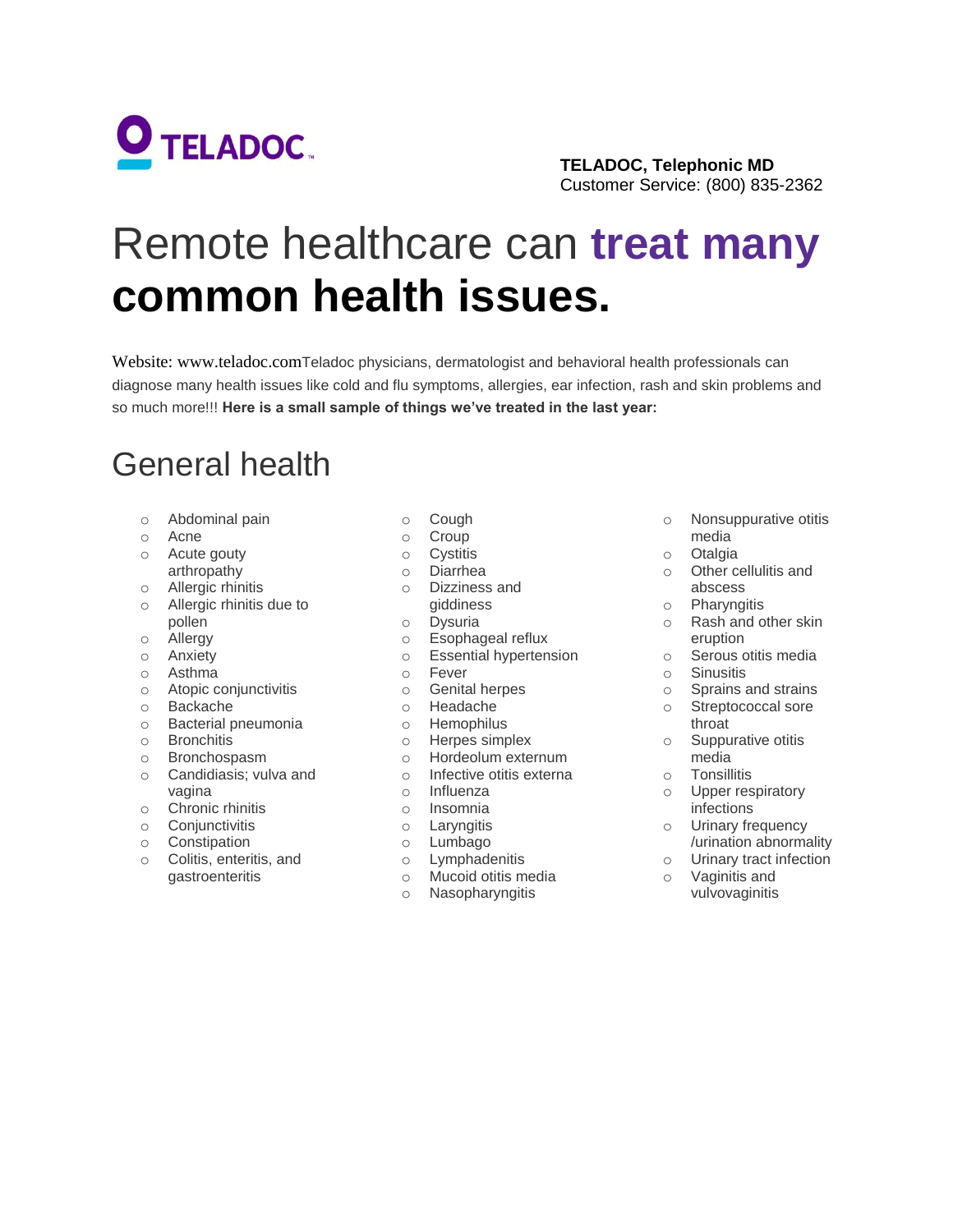## Specialist services<sup>1</sup>



### Behavioral Health

Schedule a phone or video appointment with a psychiatrist, psychologist, licensed clinical social worker, counselor or therapist to treat behavioral conditions like addiction, depression, family difficulties and more. Simply log into your account and request a Behavioral Health visit to get started. 1. Specialist services may not be available to all members.



### Sexual Health

We know that this can be a sensitive subject but rest assured, all health information and test results are secure and confidential. Log into your account, select "Request Lab Testing" and follow the online instructions to get started.



### Dermatology

There's no need to wait weeks to receive skin care. Teladoc gives you a quick, convenient and discreet solution for treating skin conditions like acne, rash, shingles and more. Simply log into your account and request a Dermatology visit to get started.



### Tobacco Cessation

This multi-faceted program combines nurse coach support, physician treatment, and tobacco cessation content to give you a proven plan to quit using tobacco for good. To get started, simply log into your account, request a General Health visit and ask your doctor about the Tobacco Cessation program.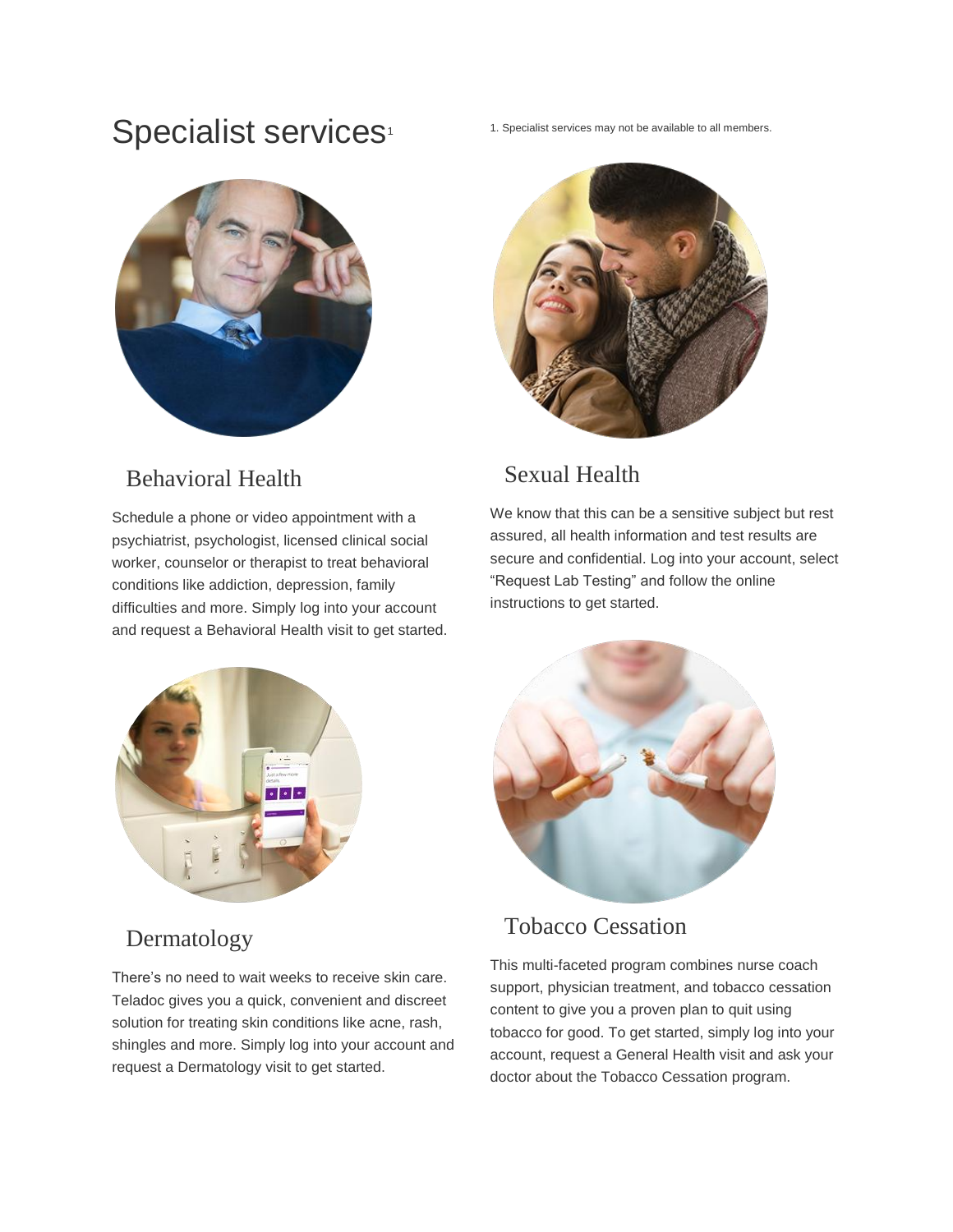# When it comes to **prescriptions**, our doctors make the call.

Teladoc doctors are U.S. board-certified and licensed to practice medicine in your state. They can diagnose, treat and prescribe medication if medically necessary. When you request to speak with a doctor, we'll ask you where you'd like any prescription to be sent; we'll even help you find a pharmacy near you when you're traveling.

## **Antibiotics** aren't always the right treatment.



Antibiotics do not fight infections caused by viruses like colds, flu, most sore throats, bronchitis, and any inus and ear infections<sup>1</sup>. Instead, the doctor may provide a treatment plan that includes symptom relief for viral infections.

1. http://www.cdc.gov/features/getsmart/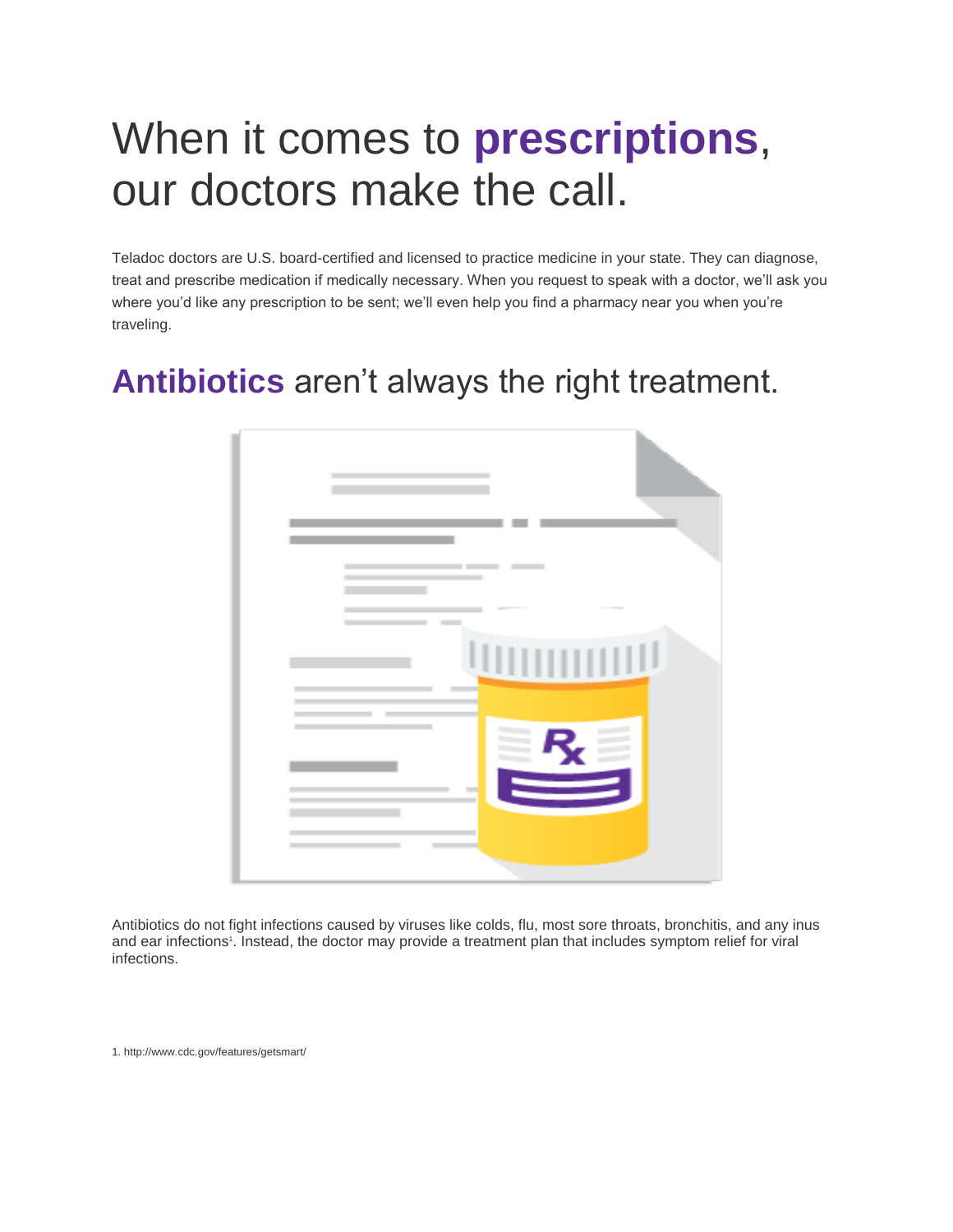# **Meet the doctors** that make Teladoc great.

At the foundation of the Teladoc service is our national network of U.S. board-certified and state licensed physicians, dermatologists and therapists. Teladoc healthcare providers are licensed in internal medicine, pediatrics, family medicine, dermatology, psychiatry, psychology, counseling and social work. They incorporate telehealth into their medical practice as a way to deliver affordable, convenient access to quality care.

## **The right type of doctor** for whatever your issue may be.



Members can receive treatment within minutes for many common conditions.

#### **Physician FOR ISSUES LIKE:** o Cold & flu symptoms o Bronchitis o Allergies o Pink eye o Urinary tract infection o And more **Dermatologist** For Issues Like:  $\sum$  **For Issues Like:** o Skin infection o Acne o Skin rash o Abrasions o Moles/warts o And more!

#### **Therapist**

#### **FOR ISSUES LIKE:** For Issues Like:

- o Stress/anxiety
- o Depression
- o Addiction
- o Domestic abuse
- o Grief counseling
- o And more!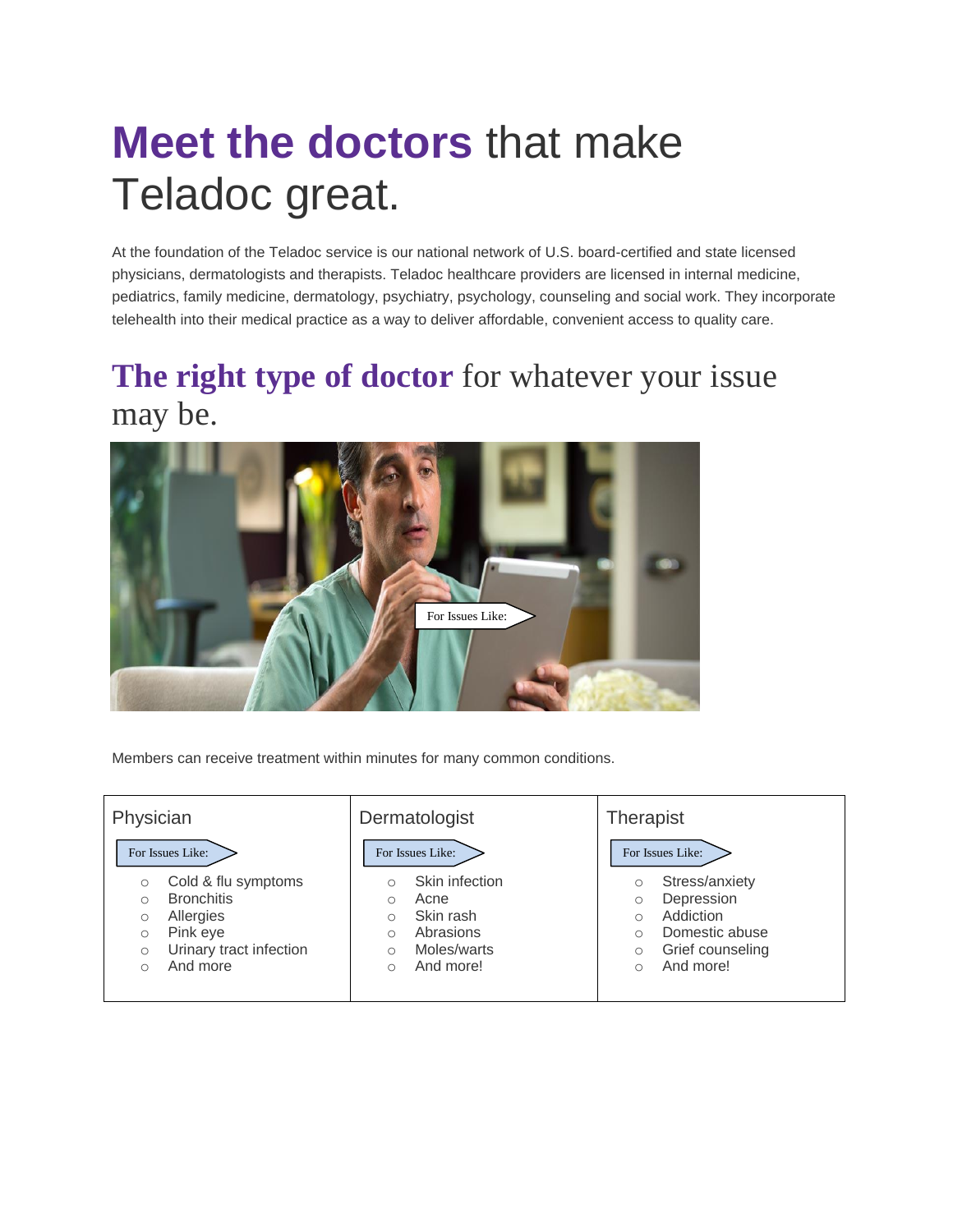# These are the most **common questions** we get asked.

## General Medical

#### **How much does it cost?**

The cost of a Teladoc visit varies, depending on your plan design.

#### **Do I talk to "real doctors"?**

Yes. Teladoc members only talk to actual doctors who are U.S. board-certified internists, state-licensed family practitioners, and pediatricians licensed to practice medicine in the U.S. and living in the U.S. When you request a visit, Teladoc will connect you with a doctor licensed in your state.

#### **What are some of the common conditions Teladoc treats?**

Common conditions include sinus problems, respiratory infection, allergies, urinary tract infection, cold and flu symptoms and many other non-emergency illnesses.

#### **Can Teladoc handle my emergency situations?**

Teladoc is designed to handle non-emergent medical problems. You should NOT use it if you are experiencing a medical emergency.

#### **Can I request a particular doctor?**

You cannot request a particular doctor. Teladoc is designed to support your relationship with your existing doctor. It is not a means of establishing an exclusive relationship with one of our doctors. Please know that all Teladoc doctors are highly qualified and go through rigorous training and credentialing. We have the largest physician network of any telehealth provider with board-certified, state-licensed doctors.

#### **Can I use it for my family?**

This varies depending on your specific plan. Most plan designs allow you to use the Teladoc service for you, your spouse and your dependents.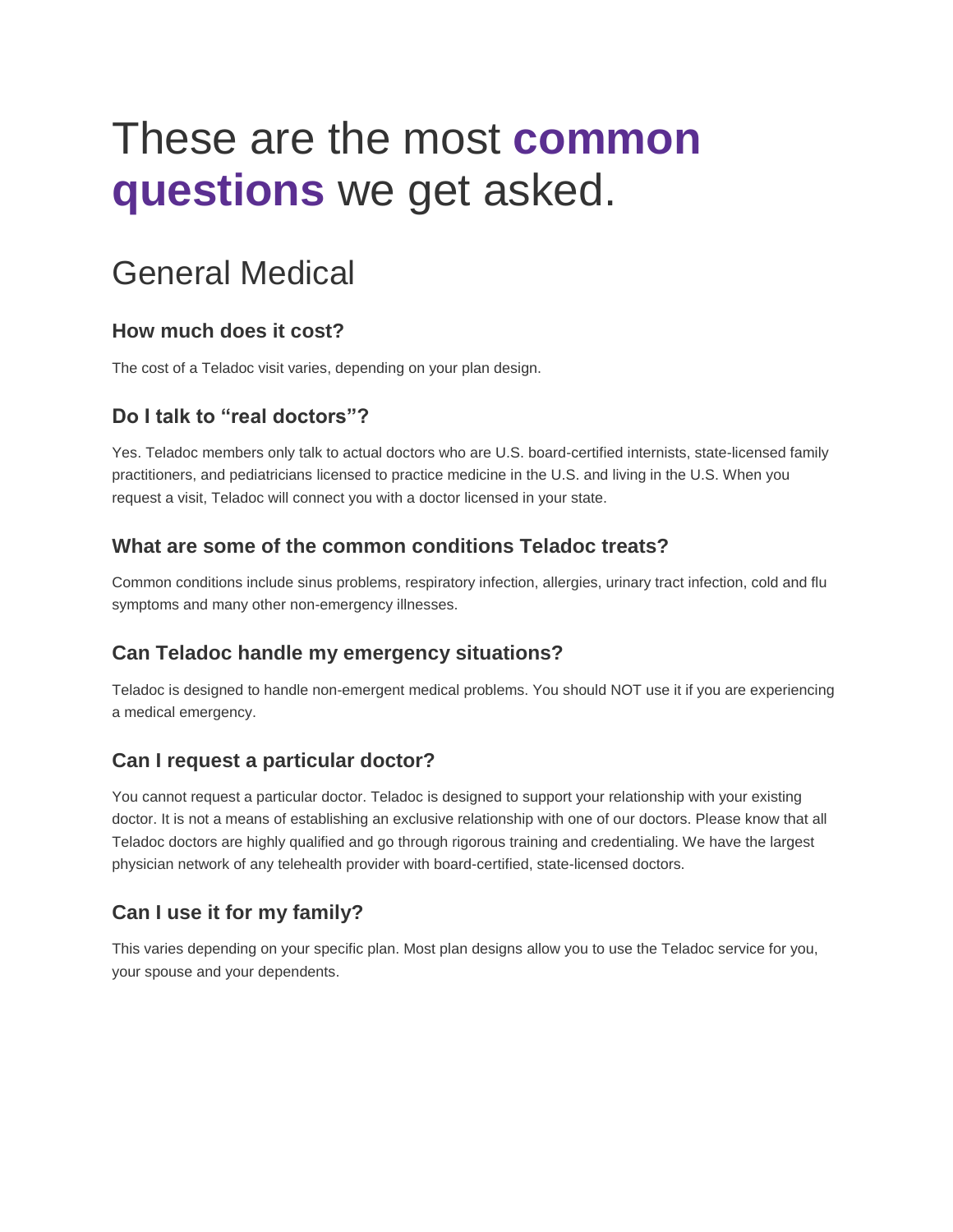#### **Can I get a prescription?**

Teladoc does not guarantee prescriptions. It is up to the doctor to recommend the best treatment. Teladoc doctors do not issue prescriptions for substances controlled by the DEA, non-therapeutic, and/or certain other drugs which may be harmful because of their potential for abuse. These include, but are not limited to, antidepressant drugs such as Cymbalta, Prozac and Zoloft which are drugs that are harmful due to their potential for abuse. Also, non-therapeutic drugs such as Viagra and Cialis are not prescribed by Teladoc doctors.

#### **[View the current list of DEA controlled substances »](http://www.deadiversion.usdoj.gov/schedules/orangebook/c_cs_alpha.pdf)**

#### **How are prescriptions sent to the pharmacy?**

Teladoc does not dispense prescription drugs. If the doctor prescribes medication, it is submitted electronically (SureScripts) or by phone to the pharmacy of your choice.

#### **Is my electronic health record kept private?**

Health records are kept totally private and we employ robust encryption methods to protect your personal information. You determine who can see the information in your record.

#### **Can I be turned down for a pre-existing condition?**

We do not turn patients away because of pre-existing conditions.

#### **Can I call Teladoc outside of the United States?**

Teladoc visits are unavailable outside of the United States.

## Dermatology

#### **How do I access the service?**

Dermatology visits are available online. You can contact the Teladoc call center for assistance logging into your account.

#### **Can I ask follow up questions?**

Follow-up questions can be directed to the provider within 7 days of the initial visit. All treatment plans will be communicated through your Message Center.

#### **Do I have to upload an image?**

So that your Teladoc physician can properly review and diagnosis your condition, Teladoc does require a minimum of three (3) images be uploaded prior to scheduling your visit.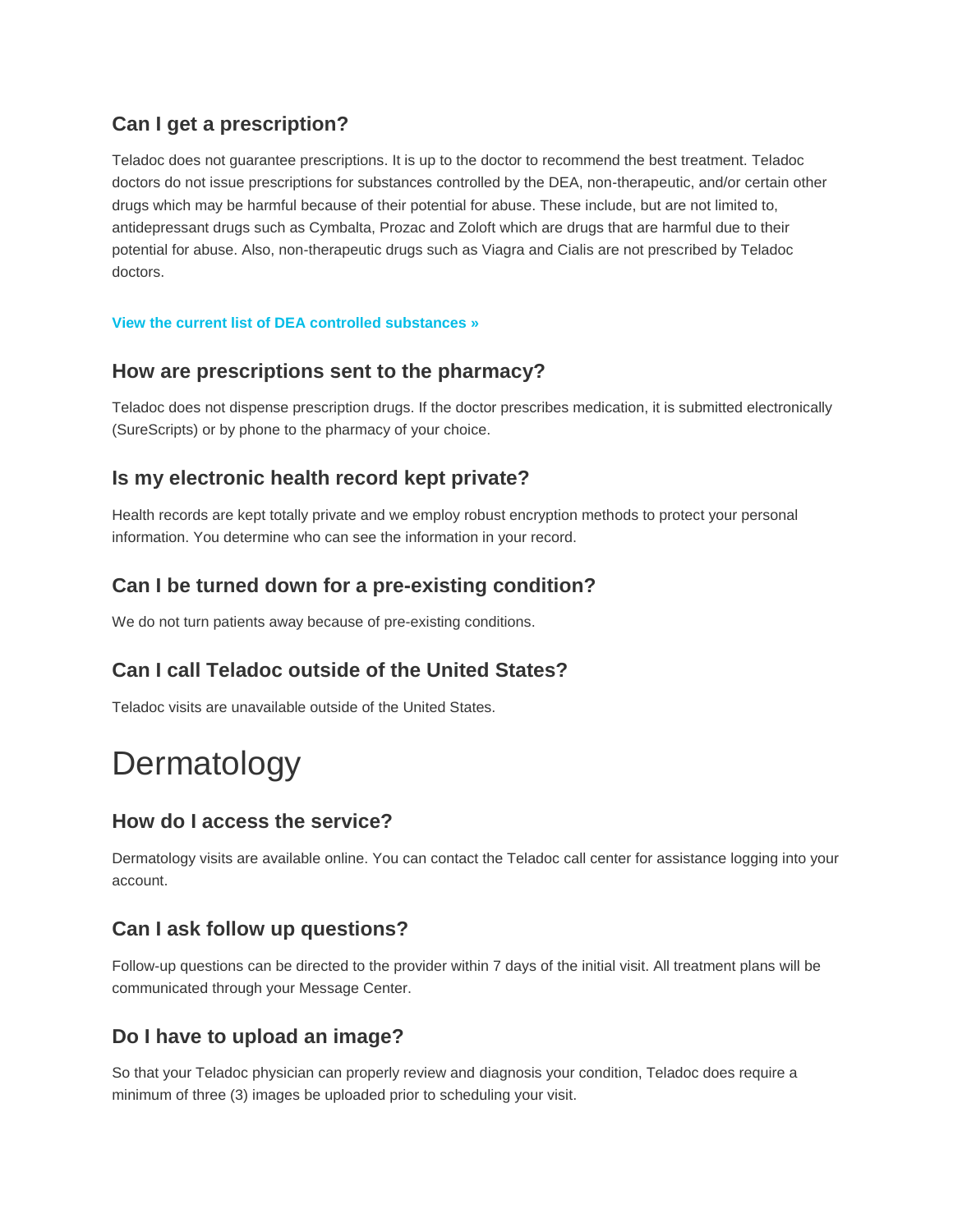#### **What types of images are allowed?**

Acceptable image file types: JPEG, GIF, PNG, 15MB max per image

#### **Can I choose my doctor?**

The first time you request a visit Teladoc will page the first available provider. On subsequent visits, you will have the option to select the same provider or the first available.

#### **Are there a maximum number of images I can upload?**

Teladoc allows up to five images to be stored per visit.

#### **How long will it take for the physician to respond to my visit request?**

Physicians have up to two (2) business days to diagnose or ask for more information if needed.

#### **If I am given a prescription as a result of my visit, how will I be notified?**

All diagnosis and prescription information will be managed through your Message Center.

#### **Will I be speaking with a licensed dermatology provider?**

All Teladoc dermatologists are board certified.

#### **If my condition requires immediate attention, how will I be notified?**

Teladoc will send you information through your Message Center but to ensure patient safety, Teladoc will also have a licensed clinician contact you by phone.

#### **Can I address more than one condition when I request a visit with a dermatologist?**

Teladoc does ask that you limit request for a visit to one medical condition.

#### **Are there dermatology conditions not treated by Teladoc?**

The Teladoc dermatologist will determine treatment options based on the visit.

#### **What can be shared with PCPs?**

We do not share a member's medical record unless specifically asked for by the member. Image uploads are not available on the Teladoc portable continuity of care record but are always available in the member's Teladoc medical health record.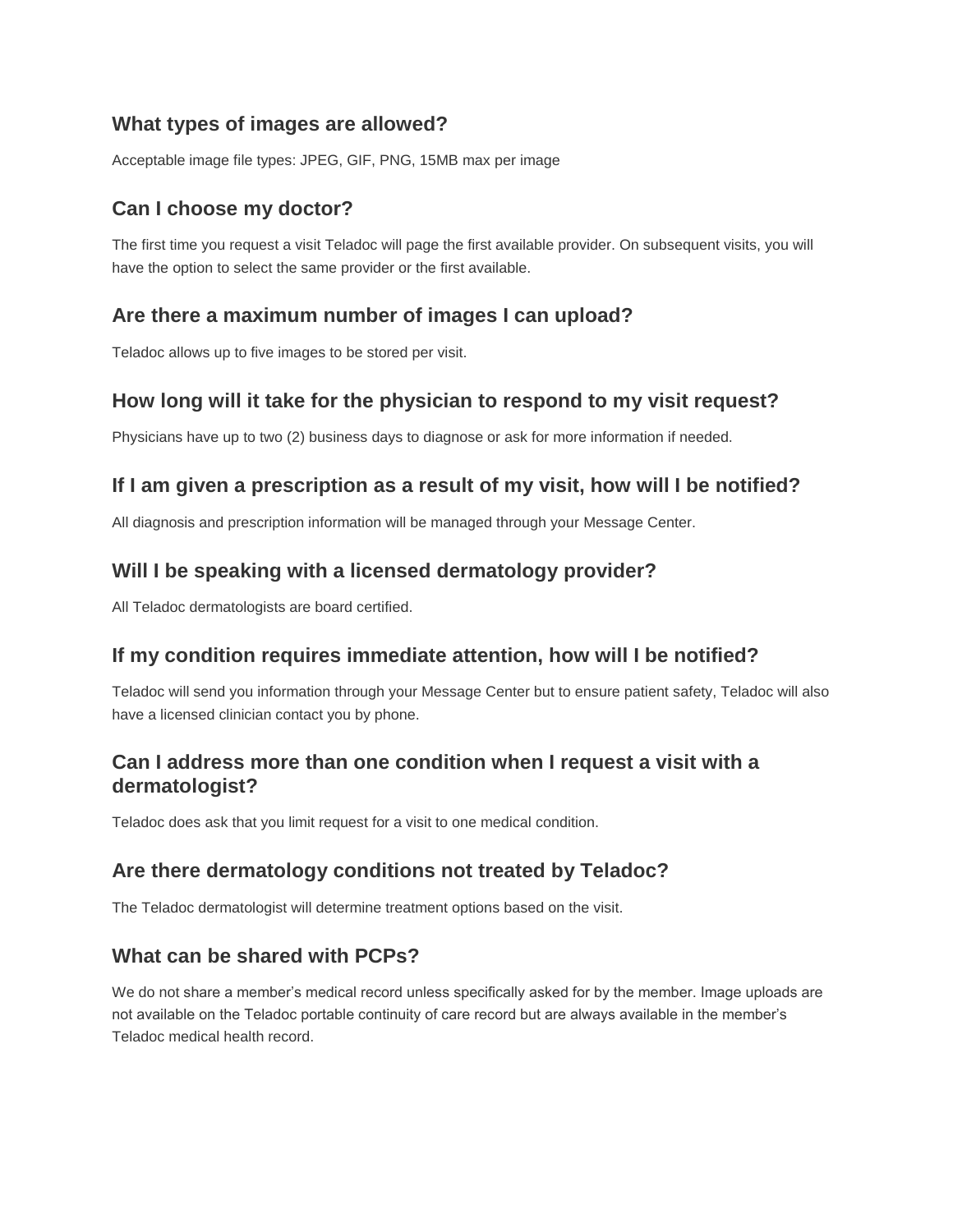#### **Why do I have to fill out additional intake questions?**

In order to make sure our providers have the best information possible to assist members, we do require a short intake with specific questions about their dermatology issue.

#### **Is Dermatology available in all states?**

Teladoc offers visits in states where tele-dermatology is allowed and within states where Teladoc provides telemedicine services.

#### **Can a dermatology visit be scheduled for someone under the age of 18?**

Dermatology visits are available to all Teladoc members.

#### **If the dermatologist has additional questions, how will I be notified?**

The physician will send you a message through your Message Center asking for further clarification. You can choose how you are alerted that a new message is in your Message Center (i.e. text or email).

#### **Do I have to have online access to have a Dermatology visit?**

Yes. Because of the nature of the Dermatology visit (required images and additional health information), you must have online access.

## Behavioral Health

#### **Do I have to schedule an appointment or can I just call and get the next available time?**

All Behavioral Health visits are scheduled. Teladoc does not support an on-demand option at this time.

#### **How long is the typical Behavioral Health visit?**

Our first time Behavioral Health visits average 45 minutes. Psychiatry visits vary in length based on the patient need.

#### **Can a Behavioral Health visit be scheduled for someone under the age of 18?**

Teladoc will provide Behavioral Health services to anyone over the age of 18.

#### **Can I use the Behavioral Health service for an emergency?**

This program is not intended to be used for emergency situations. Visit requests require an advance scheduling notification.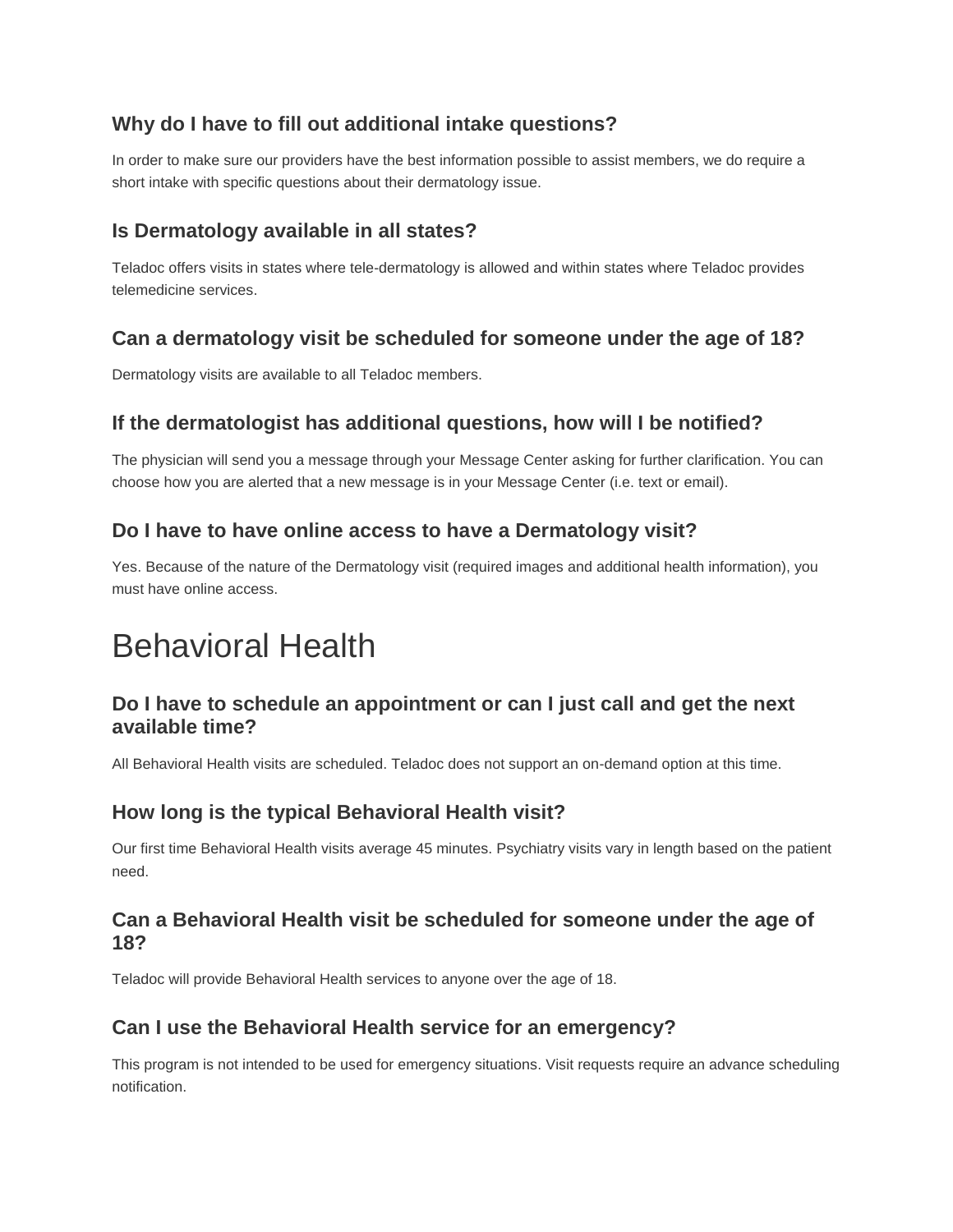#### **Are there Behavioral Health issues not treated by Teladoc?**

There are some prescriptions not provided by our service, but the licensed specialist will determine if you are best seen for an in-person visit for further evaluation.

#### **What should I expect during my call?**

After completing a quick intake assessment you will have a conversation with the Behavioral Health professional just as if you were in person.

#### **Can I talk to the same specialist each time I request a visit?**

Yes. A member can choose to see the same specialist or a different one. It's your choice.

#### **How secure is the communication line and who retains my medical records?**

Confidentiality is very important to Teladoc and we follow the same strict security protocols as we do for our core services. All medical records are kept in a secure environment and Teladoc does not share the information with anyone outside of the patient's specific request or as required by law.

#### **How do I access this service?**

Members can access the Behavioral Health service by logging into their account or by calling customer service.

#### **What type of equipment do I need for a Behavioral Health visit?**

You will need a telephone for telephonic visits. For video visits, you will need to have internet connectivity and webcam. Video visits are strongly encouraged by our specialists.

#### **What if I need a medication?**

Psychiatrists are able to prescribe from a limited formulary. If the Behavioral Health specialist determines a different/higher level medication is appropriate, they may refer you for an in-person visit.

#### **Can I select my doctor based on preferences such as specialty, gender, language?**

Our specialist profiles display information about each Teladoc professional, including gender, language and specialty. This information will display when making your specialist selection online.

#### **Will I be able to schedule recurring appointments? If so, how far in advance can I schedule?**

At the end of the visit, the provider will schedule a follow up if the individual specialist deems necessary. At this time, only the next visit can be scheduled.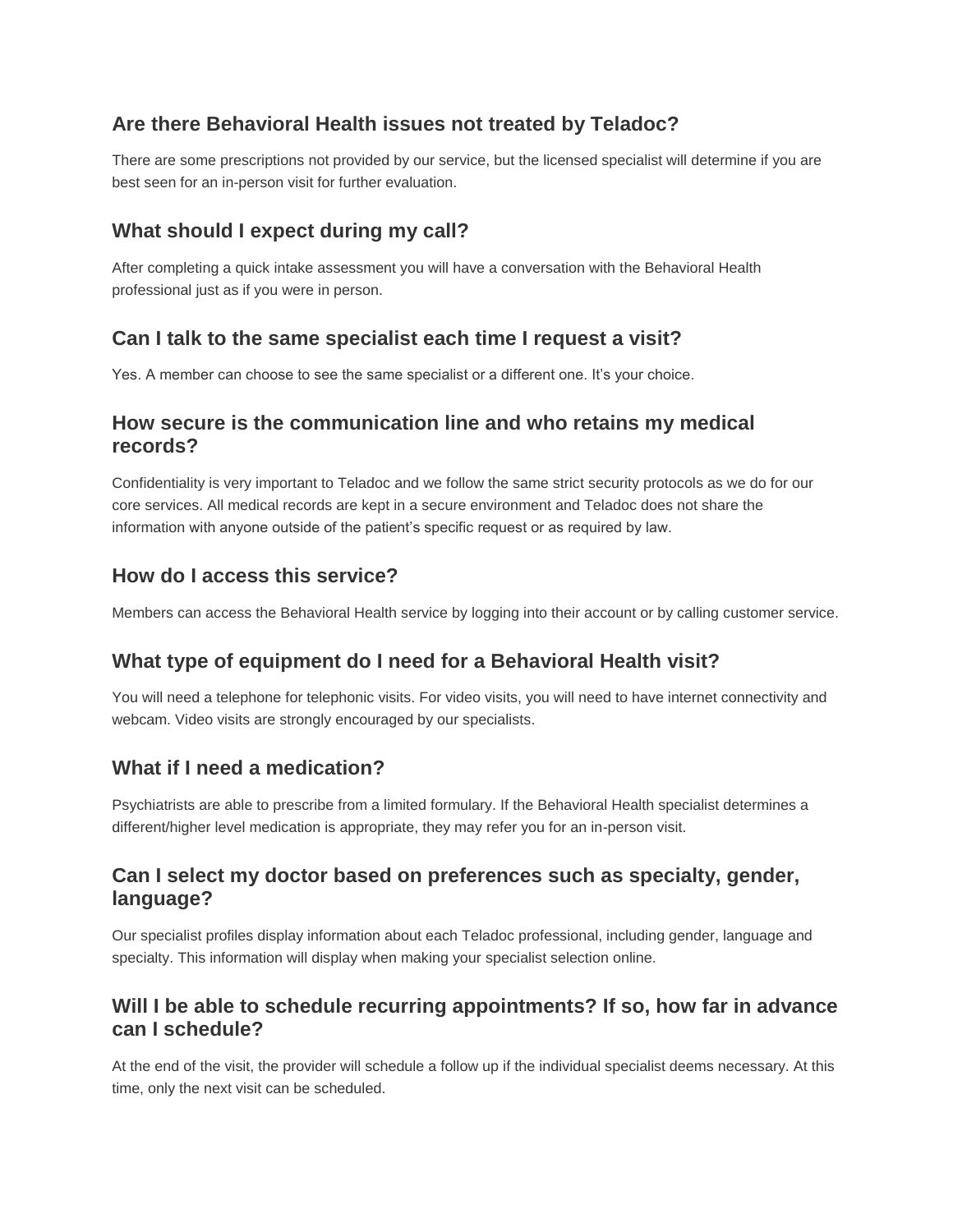#### **Is there bilingual assistance provided when I contact Teladoc for the visit?**

Teladoc does display a provider's languages on the profile screen when making your selection. If a bilingual Teladoc specialist is not available, an interpreter will be provided.

#### **Is there a time limit on how long I can speak with a specialist?**

Our therapy visit is expected to be 45 minutes on average. Psychiatry visits vary based on patient need.

#### **What type of Behavioral Health specialist does Teladoc have?**

Psychiatrist, Psychologist, Counselor, Clinical Social Workers, Therapist (Marriage and Family)

#### **What types of specialist can prescribe medications?**

Only psychiatrist can prescribe medications.

#### **Does Teladoc follow-up after each visit?**

Teladoc specialists utilize the member message center after each visit, but our licensed nursing staff will also be reaching out to patients directly by phone after their second and sixth visit to see how things are going. Ongoing outreach will occur as needed after the sixth visit.

#### **What can be shared with PCPs?**

At this time Teladoc will not include your Behavioral Health visit information in the medical record that is sent to your primary care provider.

#### **Is Behavior Health available through the mobile application?**

The mobile application currently does not support Behavioral Health. However, this is an enhancement we are actively working on to continue to improve our remote access options.

#### **Why do I have to fill our additional intake questions?**

In order to make sure our specialist have the best information possible to assist members, we do require a short intake with specific questions about their Behavioral Health status.

#### **What do I do if I feel I am in immediate danger of self-harm?**

This is considered an emergency and the member should immediately dial **911 for assistance**.

#### **Are there limits to how many visits can be scheduled within a month?**

Not at this time. However, Teladoc is committed to evaluating this program to ensure compliance with patient safety standards.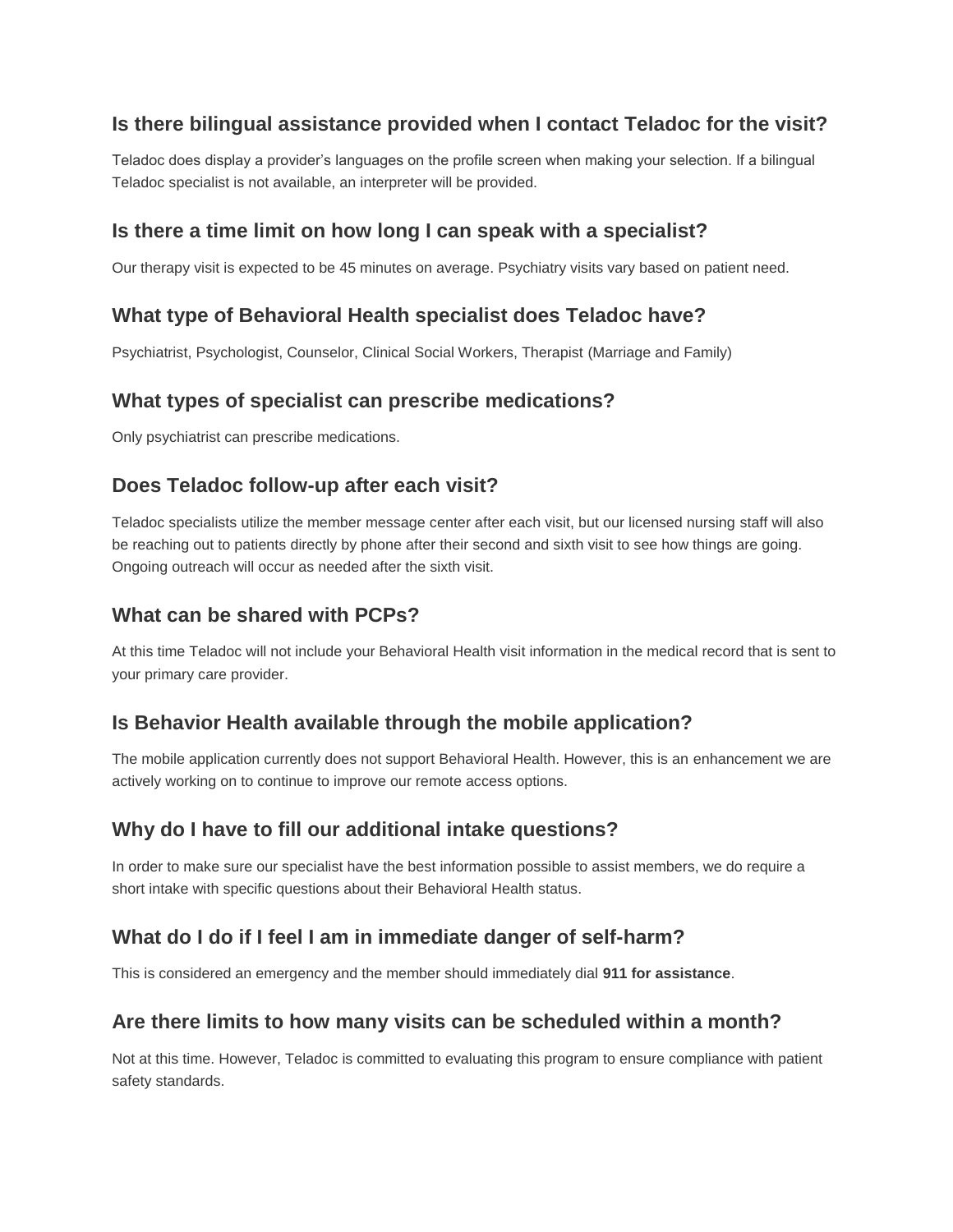#### **Are there a maximum number of days a prescription can be issued?**

At the discretion of the appropriate licensed specialist, prescriptions can be issued between 30-90 days.

## SexualHealth™, a Trusted Partner of Teladoc

#### **Does Teladoc offer access to discreet laboratory testing?**

Yes. Teladoc has partnered with SexualHealth to offer our members access to confidential STD lab testing.

#### **What is APG Services?**

APG Services is short for Analyte Physician Group Services. To help protect your privacy, sexual health uses "APG" in email and billing communications.

#### **What are my payment options?**

SexualHealth currently accepts all major credit cards including Visa, MasterCard, American Express and Discover Card, as well as most HSA cards. The billing charge on your statement will be from "APG Services".

#### **How does the process work?**

After you place your test order online or by phone, we'll fax a doctor-authorized test requisition to the local lab of your choosing. At the lab walk-in visit, you'll have a quick specimen draw. For most people, the lab visit takes about 15 minutes. In 3 business days or less, you'll receive a discreet email directing you to login to your secure account on the sexual health system to view your test results. For patients whose test results are positive or require further explanation, you are able to request a visit with one of our doctors. If appropriate, the doctor will write a prescription for treatment or provide linkage to further care.

#### **How quickly can I get my test results?**

Test results are typically ready in 3 business days or less.

#### **How quickly can I speak with a physician?**

If you have a medical emergency, please go the emergency room or call 911. If your question is non-urgent, please call a Care Advisor toll free at 888-631-1116 so they can direct your call to a doctor or nurse. For patients who receive positive STD test results, or whose results require further explanation, a visit may be requested with a doctor at a time that is convenient for you. Once you request a visit, a doctor will call you back within 3 hours.

#### **How can I learn more about SexualHealth?**

Log into your Teladoc account and click on the Request Lab Testing link to learn more about our lab testing program.